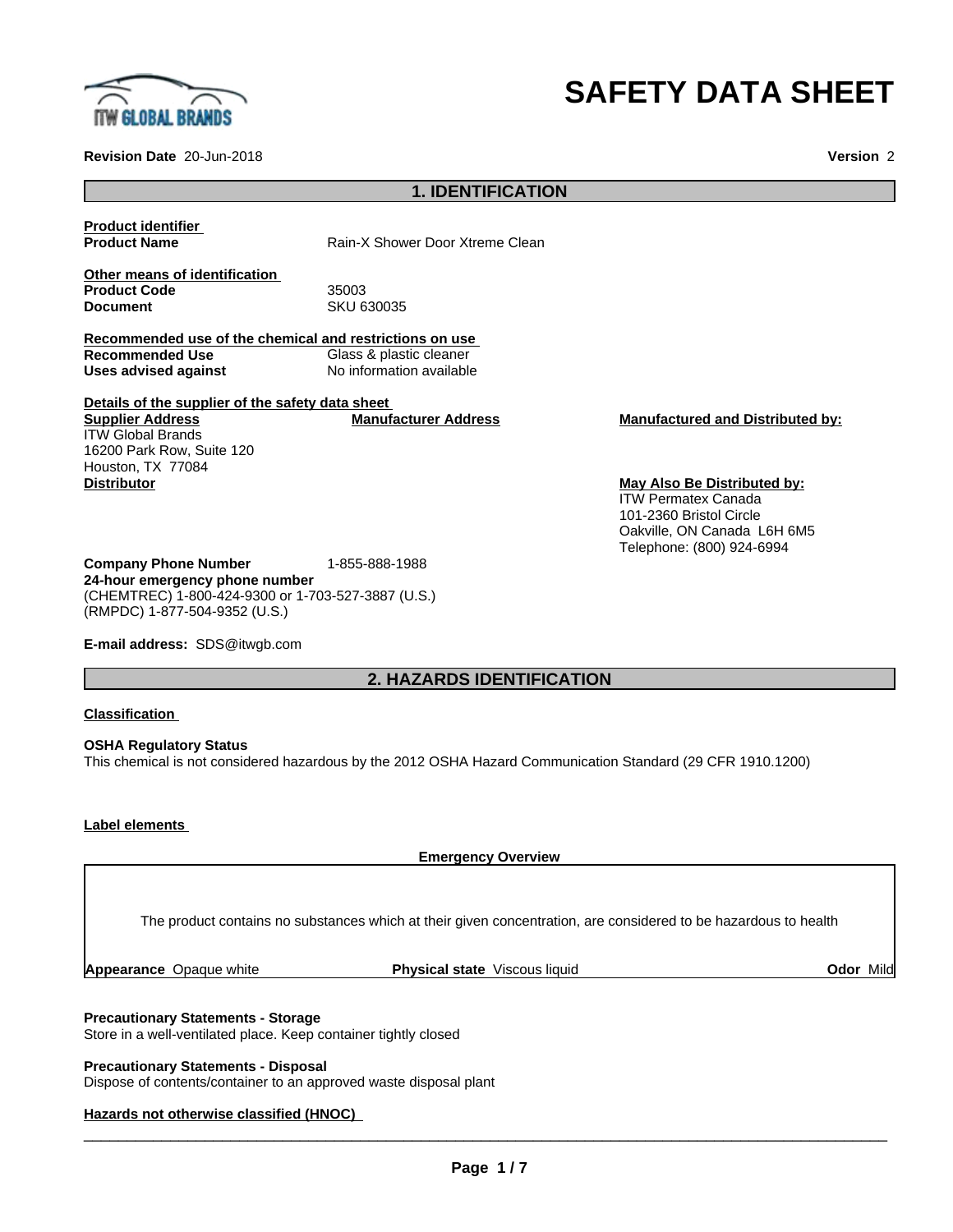Not applicable

#### **Other Information**

- Not applicable

Unknown acute toxicity 7.929984 % of the mixture consists of ingredient(s) of unknown toxicity

 $\overline{\phantom{a}}$  ,  $\overline{\phantom{a}}$  ,  $\overline{\phantom{a}}$  ,  $\overline{\phantom{a}}$  ,  $\overline{\phantom{a}}$  ,  $\overline{\phantom{a}}$  ,  $\overline{\phantom{a}}$  ,  $\overline{\phantom{a}}$  ,  $\overline{\phantom{a}}$  ,  $\overline{\phantom{a}}$  ,  $\overline{\phantom{a}}$  ,  $\overline{\phantom{a}}$  ,  $\overline{\phantom{a}}$  ,  $\overline{\phantom{a}}$  ,  $\overline{\phantom{a}}$  ,  $\overline{\phantom{a}}$ 

# **3. COMPOSITION/INFORMATION ON INGREDIENTS**

# **Substance(s)**

| <b>Chemical Name</b>                                                               | <b>CAS No</b>                                                                                                                                                                                    | Weight-%  |
|------------------------------------------------------------------------------------|--------------------------------------------------------------------------------------------------------------------------------------------------------------------------------------------------|-----------|
| <b>ALUMINUM OXIDE</b>                                                              | 1344-28-1                                                                                                                                                                                        | $10 - 30$ |
|                                                                                    | Any concentration shown as a range is due to batch variation.                                                                                                                                    |           |
|                                                                                    | <b>4. FIRST AID MEASURES</b>                                                                                                                                                                     |           |
| Description of first aid measures                                                  |                                                                                                                                                                                                  |           |
| <b>General advice</b>                                                              | Get medical advice/attention if you feel unwell.                                                                                                                                                 |           |
| Eye contact                                                                        | IF IN EYES: Rinse cautiously with water for several minutes. Remove contact lenses, if<br>present and easy to do. Continue rinsing. If eye irritation persists: Get medical<br>advice/attention. |           |
| <b>Skin contact</b>                                                                | None under normal use conditions. Wash hands and face thoroughly after handling.                                                                                                                 |           |
| <b>Inhalation</b>                                                                  | None under normal use conditions. If symptoms persist, call a physician.                                                                                                                         |           |
| Ingestion                                                                          | None under normal use conditions. Consult a physician if necessary.                                                                                                                              |           |
| Self-protection of the first aider                                                 | Ensure that medical personnel are aware of the material(s) involved and take precautions to<br>protect themselves.                                                                               |           |
| Most important symptoms and effects, both acute and delayed                        |                                                                                                                                                                                                  |           |
| <b>Symptoms</b>                                                                    | See section 2 for more information.                                                                                                                                                              |           |
|                                                                                    | Indication of any immediate medical attention and special treatment needed                                                                                                                       |           |
| Note to physicians                                                                 | Treat symptomatically.                                                                                                                                                                           |           |
|                                                                                    | <b>5. FIRE-FIGHTING MEASURES</b>                                                                                                                                                                 |           |
| Suitable extinguishing media<br>Not applicable                                     |                                                                                                                                                                                                  |           |
| Unsuitable extinguishing media<br>None.                                            |                                                                                                                                                                                                  |           |
| Specific hazards arising from the chemical<br>Will not hurn or support combustion. |                                                                                                                                                                                                  |           |

Will not burn or support combustion.

**Explosion data**<br>**Sensitivity to Mechanical Impact** None. **Sensitivity to Mechanical Impact Sensitivity to Static Discharge** None.

# **Protective equipment and precautions for firefighters**

As in any fire, wear self-contained breathing apparatus pressure-demand, MSHA/NIOSH (approved or equivalent) and full protective gear.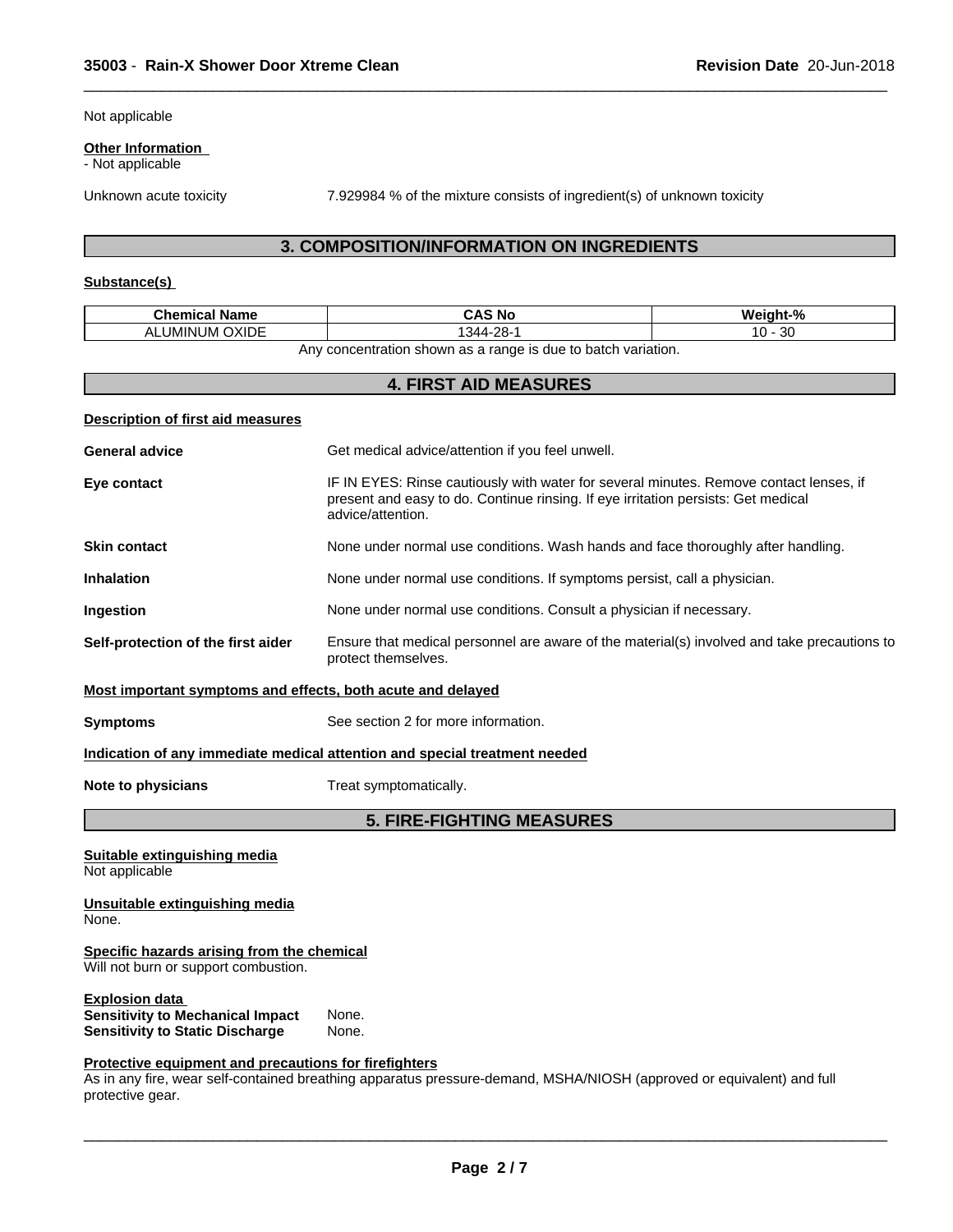|                                                              | <b>6. ACCIDENTAL RELEASE MEASURES</b>                                                                                  |
|--------------------------------------------------------------|------------------------------------------------------------------------------------------------------------------------|
|                                                              | Personal precautions, protective equipment and emergency procedures                                                    |
| <b>Personal precautions</b>                                  | Wash thoroughly after handling. Ensure adequate ventilation, especially in confined areas.                             |
| <b>Environmental precautions</b>                             |                                                                                                                        |
| <b>Environmental precautions</b>                             | See section 12 for additional ecological information.                                                                  |
| Methods and material for containment and cleaning up         |                                                                                                                        |
| <b>Methods for containment</b>                               | Prevent further leakage or spillage if safe to do so.                                                                  |
| Methods for cleaning up                                      | Collect spillage. Soak up with inert absorbent material. Sweep up and shovel into suitable<br>containers for disposal. |
| Prevention of secondary hazards                              | Clean contaminated objects and areas thoroughly observing environmental regulations.                                   |
|                                                              | 7. HANDLING AND STORAGE                                                                                                |
| <b>Precautions for safe handling</b>                         |                                                                                                                        |
| Advice on safe handling                                      | Avoid contact with skin, eyes or clothing. Use personal protective equipment as required.                              |
| Conditions for safe storage, including any incompatibilities |                                                                                                                        |
| <b>Storage Conditions</b>                                    | Keep containers tightly closed in a cool, well-ventilated place. Keep out of the reach of<br>children.                 |
| Incompatible materials                                       | None known                                                                                                             |
|                                                              | 8. EXPOSURE CONTROLS/PERSONAL PROTECTION                                                                               |

 $\overline{\phantom{a}}$  ,  $\overline{\phantom{a}}$  ,  $\overline{\phantom{a}}$  ,  $\overline{\phantom{a}}$  ,  $\overline{\phantom{a}}$  ,  $\overline{\phantom{a}}$  ,  $\overline{\phantom{a}}$  ,  $\overline{\phantom{a}}$  ,  $\overline{\phantom{a}}$  ,  $\overline{\phantom{a}}$  ,  $\overline{\phantom{a}}$  ,  $\overline{\phantom{a}}$  ,  $\overline{\phantom{a}}$  ,  $\overline{\phantom{a}}$  ,  $\overline{\phantom{a}}$  ,  $\overline{\phantom{a}}$ 

#### **Control parameters**

# **Exposure Guidelines** .

| Chemical Name  | <b>ACGIH TLV</b>                   | <b>OSHA PEL</b>                                         | <b>NIOSH IDLH</b> |
|----------------|------------------------------------|---------------------------------------------------------|-------------------|
| ALUMINUM OXIDE | TWA: 1 $mg/m3$ respirable fraction | TWA: $15 \text{ mg/m}^3$ total dust                     |                   |
| 1344-28-1      |                                    | TWA: 5 $mq/m3$ respirable fraction                      |                   |
|                |                                    | (vacated) TWA: 10 $mq/m3$ total dust                    |                   |
|                |                                    | $\sqrt{(vacated) TWA}$ : 5 mg/m <sup>3</sup> respirable |                   |
|                |                                    | fraction                                                |                   |

*NIOSH IDLH Immediately Dangerous to Life or Health*

Other Information **Vacated limits revoked by the Court of Appeals decision in AFL-CIO v. OSHA, 965 F.2d 962** (11th Cir., 1992).

# **Appropriate engineering controls**

#### **Engineering Controls** Showers Eyewash stations Ventilation systems

#### **Individual protection measures, such as personal protective equipment**

| Eye/face protection           | Wear safety glasses or goggles if splashing is likely to occur.                                     |  |
|-------------------------------|-----------------------------------------------------------------------------------------------------|--|
| Skin and body protection      | No special technical protective measures are necessary.                                             |  |
| <b>Respiratory protection</b> | None under normal use conditions. In case of inadequate ventilation wear respiratory<br>protection. |  |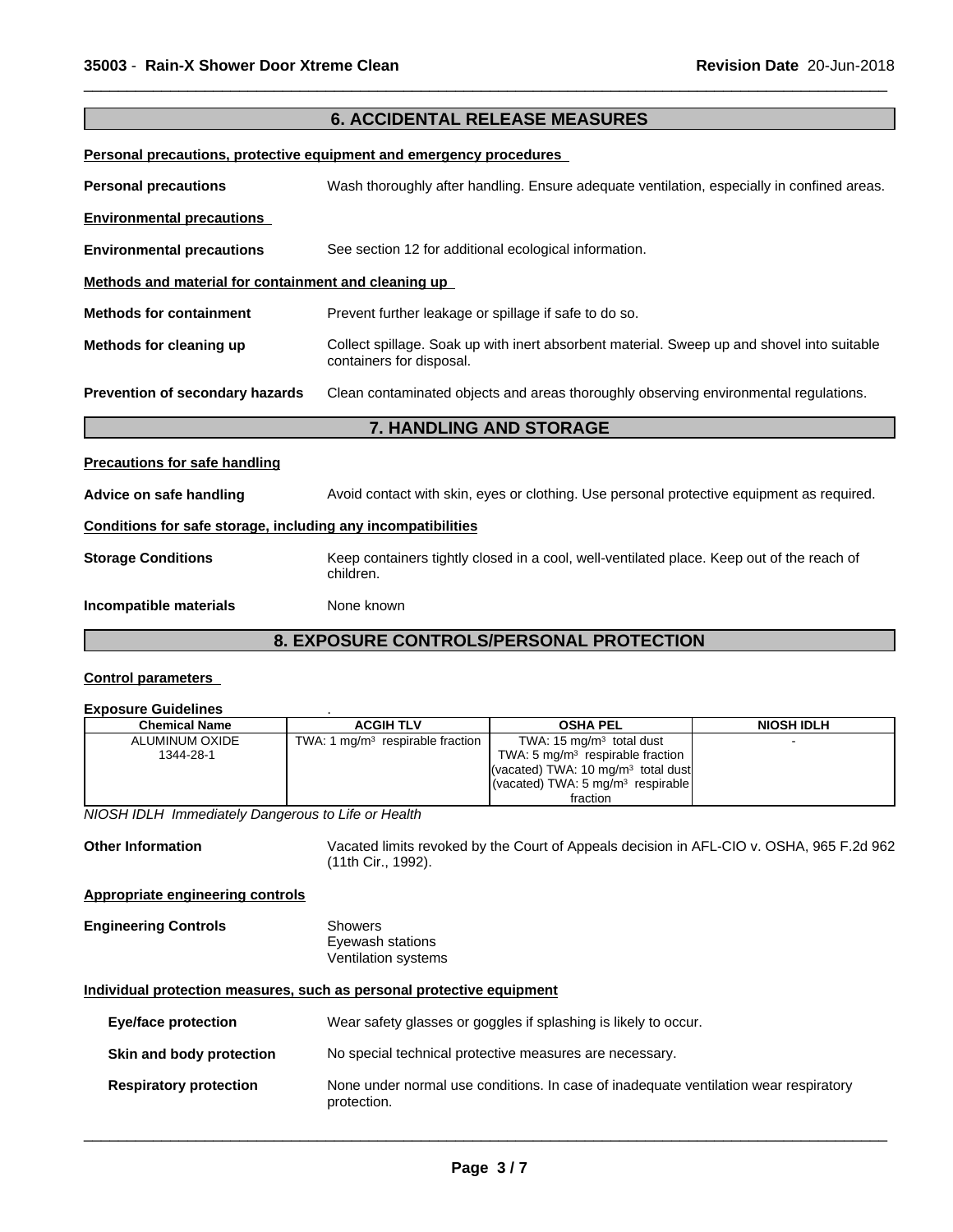**General Hygiene Considerations** Handle in accordance with good industrial hygiene and safety practice. Regular cleaning of equipment, work area and clothing is recommended.

 $\overline{\phantom{a}}$  ,  $\overline{\phantom{a}}$  ,  $\overline{\phantom{a}}$  ,  $\overline{\phantom{a}}$  ,  $\overline{\phantom{a}}$  ,  $\overline{\phantom{a}}$  ,  $\overline{\phantom{a}}$  ,  $\overline{\phantom{a}}$  ,  $\overline{\phantom{a}}$  ,  $\overline{\phantom{a}}$  ,  $\overline{\phantom{a}}$  ,  $\overline{\phantom{a}}$  ,  $\overline{\phantom{a}}$  ,  $\overline{\phantom{a}}$  ,  $\overline{\phantom{a}}$  ,  $\overline{\phantom{a}}$ 

# **9. PHYSICAL AND CHEMICAL PROPERTIES**

#### **Information on basic physical and chemical properties**

| <b>Physical state</b>                                         | Viscous liquid                              |                  |
|---------------------------------------------------------------|---------------------------------------------|------------------|
| Appearance                                                    | Opaque white                                |                  |
| Odor                                                          | Mild                                        |                  |
| <b>Odor threshold</b>                                         | No information available                    |                  |
| <b>Property</b>                                               | <b>Values</b>                               | Remarks • Method |
| рH                                                            | $7.1 - 7.5$                                 |                  |
| Melting point / freezing point                                | No information available                    |                  |
| Boiling point / boiling range                                 | No information available 100 °C /<br>212 °F |                  |
| <b>Flash point</b>                                            | No information available None<br>(Aqueous)  |                  |
| <b>Evaporation rate</b>                                       | No information available                    |                  |
| Flammability (solid, gas)<br><b>Flammability Limit in Air</b> | No information available                    |                  |
| <b>Upper flammability limit:</b>                              | No information available                    |                  |
| Lower flammability limit:                                     | No information available                    |                  |
| Vapor pressure                                                | No information available                    |                  |
| <b>Vapor density</b>                                          | No information available                    |                  |
| <b>Relative density</b>                                       | 9.25                                        |                  |
| <b>Water solubility</b>                                       | Miscible in water                           |                  |
| Solubility in other solvents                                  | No information available                    |                  |
| <b>Partition coefficient</b>                                  | No information available                    |                  |
| <b>Autoignition temperature</b>                               | No information available                    |                  |
| <b>Decomposition temperature</b>                              | No information available                    |                  |
| <b>Kinematic viscosity</b>                                    | No information available                    |                  |
| <b>Dynamic viscosity</b>                                      | No information available                    |                  |
| <b>Explosive properties</b>                                   | No information available                    |                  |
| <b>Oxidizing properties</b>                                   | No information available                    |                  |
| <b>Other Information</b>                                      |                                             |                  |
| <b>Softening point</b>                                        | No information available                    |                  |
| <b>Molecular weight</b>                                       | No information available                    |                  |
| VOC Content (%)                                               | 2E-05                                       |                  |
| <b>Density</b>                                                | $1.11$ gm/cm3                               |                  |
| <b>Bulk density</b>                                           | No information available                    |                  |

# **10. STABILITY AND REACTIVITY**

### **Reactivity**

Stable under normal use

# **Chemical stability**

Stable under recommended storage conditions

#### **Possibility of Hazardous Reactions**

None under normal processing.

#### **Conditions to avoid**

None known.

#### **Incompatible materials** None known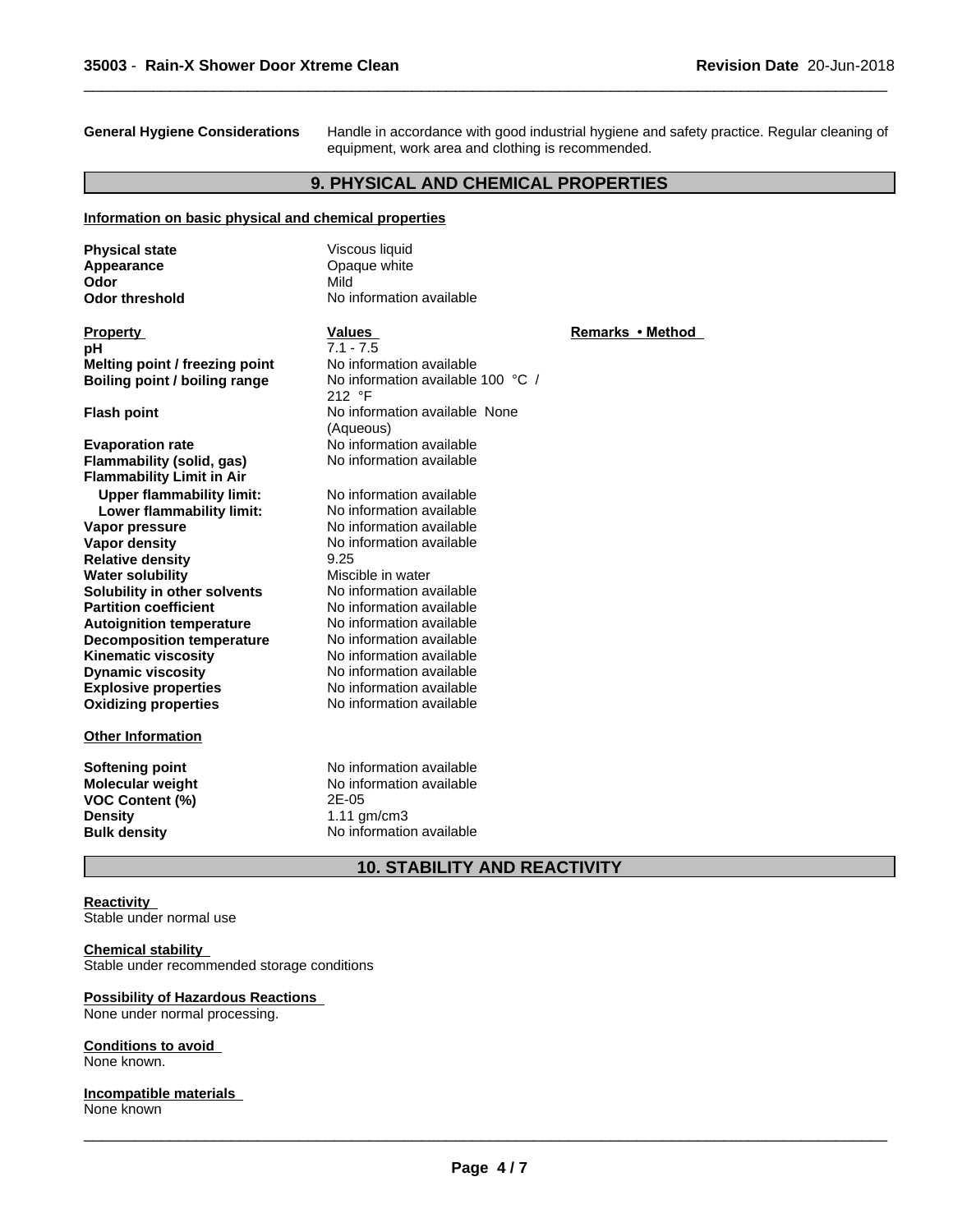#### **Hazardous Decomposition Products**

Carbon oxides

# **11. TOXICOLOGICAL INFORMATION**

 $\overline{\phantom{a}}$  ,  $\overline{\phantom{a}}$  ,  $\overline{\phantom{a}}$  ,  $\overline{\phantom{a}}$  ,  $\overline{\phantom{a}}$  ,  $\overline{\phantom{a}}$  ,  $\overline{\phantom{a}}$  ,  $\overline{\phantom{a}}$  ,  $\overline{\phantom{a}}$  ,  $\overline{\phantom{a}}$  ,  $\overline{\phantom{a}}$  ,  $\overline{\phantom{a}}$  ,  $\overline{\phantom{a}}$  ,  $\overline{\phantom{a}}$  ,  $\overline{\phantom{a}}$  ,  $\overline{\phantom{a}}$ 

#### **Information on likely routes of exposure**

| <b>Inhalation</b>   | May cause irritation of respiratory tract.                                                       |
|---------------------|--------------------------------------------------------------------------------------------------|
| Eye contact         | May cause eye irritation with susceptible persons. May cause redness and tearing of the<br>eyes. |
| <b>Skin contact</b> | May cause skin irritation and/or dermatitis.                                                     |
| Ingestion           | Ingestion may cause irritation to mucous membranes.                                              |

| <b>Chemical Name</b> | Oral LD50                | <b>Dermal LD50</b> | <b>Inhalation LC50</b> |
|----------------------|--------------------------|--------------------|------------------------|
| ALUMINUM OXIDE       | Rat<br>5000 mg/kg<br>. . |                    |                        |
| 1344-28-1            |                          |                    |                        |

#### **Information on toxicological effects**

**Symptoms** No information available.

### **Delayed and immediate effects as well as chronic effects from short and long-term exposure**

| <b>Sensitization</b>        | No information available.                                                                |
|-----------------------------|------------------------------------------------------------------------------------------|
| Germ cell mutagenicity      | No information available.                                                                |
| Carcinogenicity             | The table below indicates whether each agency has listed any ingredient as a carcinogen. |
| <b>Target Organ Effects</b> | Eyes, Respiratory system, Skin.                                                          |
|                             |                                                                                          |

#### **The following values are calculated based on chapter 3.1 of the GHS document** .

| ATEmix (oral)                 | 25278 mg/kg |
|-------------------------------|-------------|
| ATEmix (dermal)               | 14500 mg/kg |
| ATEmix (inhalation-dust/mist) | 24.4 ma/l   |

# **12. ECOLOGICAL INFORMATION**

#### **Ecotoxicity**

27.84998 % of the mixture consists of component(s) of unknown hazards to the aquatic environment

#### **Persistence and degradability**

No information available.

#### **Bioaccumulation**

No information available.

#### **Mobility**

Disperses in water.

# **Other adverse effects**

No information available

# **13. DISPOSAL CONSIDERATIONS**

#### **Waste treatment methods**

**Disposal of wastes** Recover or recycle if possible. Disposal should be in accordance with applicable regional, national and local laws and regulations.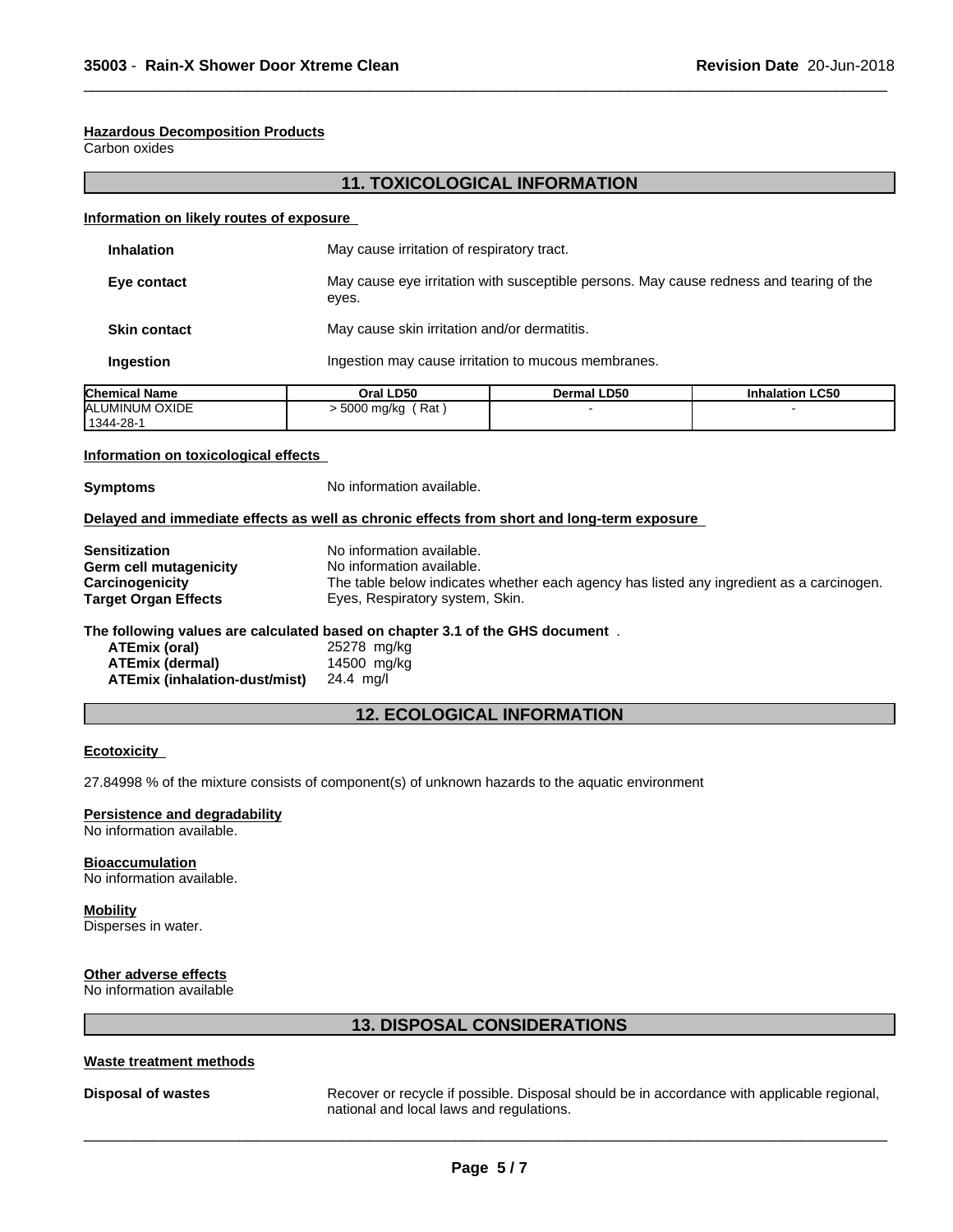**Contaminated packaging** Do not reuse container.

**US EPA Waste Number** U113

# **14. TRANSPORT INFORMATION**

 $\overline{\phantom{a}}$  ,  $\overline{\phantom{a}}$  ,  $\overline{\phantom{a}}$  ,  $\overline{\phantom{a}}$  ,  $\overline{\phantom{a}}$  ,  $\overline{\phantom{a}}$  ,  $\overline{\phantom{a}}$  ,  $\overline{\phantom{a}}$  ,  $\overline{\phantom{a}}$  ,  $\overline{\phantom{a}}$  ,  $\overline{\phantom{a}}$  ,  $\overline{\phantom{a}}$  ,  $\overline{\phantom{a}}$  ,  $\overline{\phantom{a}}$  ,  $\overline{\phantom{a}}$  ,  $\overline{\phantom{a}}$ 

| DOT<br>Proper shipping name:         | Not regulated |
|--------------------------------------|---------------|
| <b>IATA</b><br>Proper shipping name: | Not regulated |
| <b>IMDG</b><br>Proper shipping name: | Not regulated |

| <b>15. REGULATORY INFORMATION</b> |          |  |  |
|-----------------------------------|----------|--|--|
| International Inventories         |          |  |  |
| <b>TSCA</b>                       | Complies |  |  |
| <b>DSL/NDSL</b>                   | Complies |  |  |
| <b>EINECS/ELINCS</b>              | Complies |  |  |
| <b>ENCS</b>                       | Complies |  |  |

| ENCS.        | Complies |  |
|--------------|----------|--|
| <b>IECSC</b> | Complies |  |
| KECL         | Complies |  |
| PICCS        | Complies |  |
| AICS         | Complies |  |
|              |          |  |

# **Legend:**

**TSCA** - United States Toxic Substances Control Act Section 8(b) Inventory

**DSL/NDSL** - Canadian Domestic Substances List/Non-Domestic Substances List

**EINECS/ELINCS** - European Inventory of Existing Chemical Substances/European List of Notified Chemical Substances

**ENCS** - Japan Existing and New Chemical Substances

**IECSC** - China Inventory of Existing Chemical Substances

**KECL** - Korean Existing and Evaluated Chemical Substances

**PICCS** - Philippines Inventory of Chemicals and Chemical Substances

**AICS** - Australian Inventory of Chemical Substances

# **US Federal Regulations**

#### **SARA 313**

Section 313 of Title III of the Superfund Amendments and Reauthorization Act of 1986 (SARA). This product contains a chemical or chemicals which are subject to the reporting requirements of the Act and Title 40 of the Code of Federal Regulations, Part 372

| <b>Chemical Name</b>                  | <b>SARA 313 - Threshold Values %</b> |  |
|---------------------------------------|--------------------------------------|--|
| ALUMINUM OXIDE - 1344-28-1            | 1.0                                  |  |
| ETHYL ACRYLATE - 140-88-5             |                                      |  |
| <b>SARA 311/312 Hazard Categories</b> |                                      |  |
| Acute health hazard                   | No                                   |  |
| <b>Chronic Health Hazard</b>          | No                                   |  |
| Fire hazard                           | No                                   |  |
| Sudden release of pressure hazard     | No                                   |  |
| <b>Reactive Hazard</b>                | No                                   |  |
|                                       |                                      |  |

### **CWA (Clean WaterAct)**

This product does not contain any substances regulated as pollutants pursuant to the Clean Water Act (40 CFR 122.21 and 40 CFR 122.42)